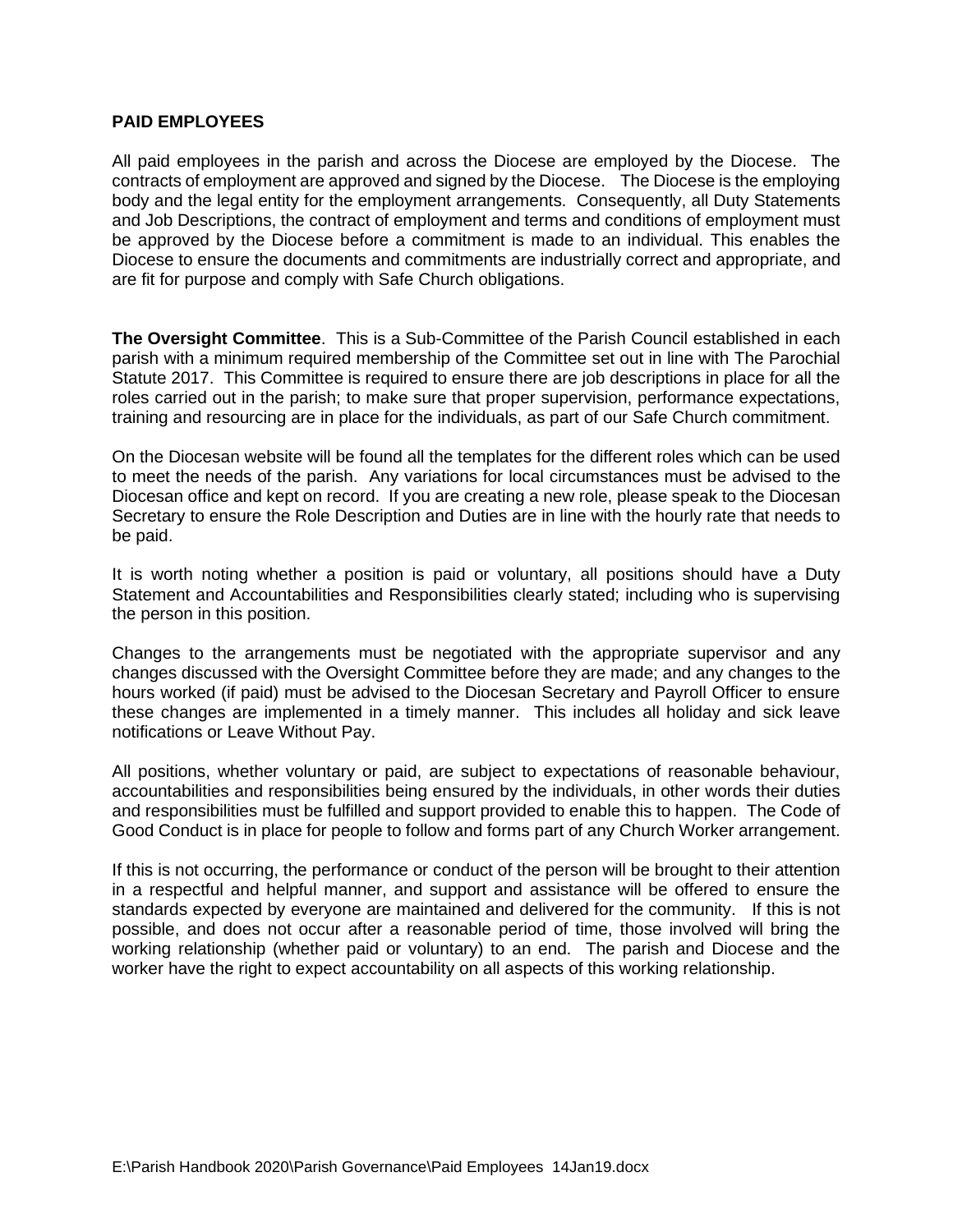# **Job Descriptions**

## **Approval by Parish Council**

When a role is identified by the parish council as being necessary, the Oversight Committee will work on the role description, duties and other obligations, liaising with the Diocesan Office to confirm suitability. There must be a clear correlation between the role, the skills and expertise required and the 'fit' with the Anglican Church's ethos. The Parish Council must approve all the paperwork before any employment arrangements are commenced. All paperwork must be provided to the Diocesan Office once it has been approved by Parish Council.

## **Terms and Conditions of Employment**

#### **Approval by Parish Council**

All the terms and conditions of employment, once finalised by the Oversight Committee must be approved by Parish Council. Any variations that occur and are agreed between the parish and the individual, must be approved by Parish Council and the Diocese.

#### **Approval by Diocesan Office**

All job descriptions, terms and conditions of employment, contracts must be approved by the Diocesan Office and all the paperwork supplied to the Diocesan Office to ensure correct payment is made of the salary.

When the contract is signed by the employee, it must be forwarded to the Diocesan Office, to the Diocesan Secretary for the Diocese to sign the contract on behalf of the parish.

#### **Selection Process**

#### **Interview Process**

When Parish Council has approved the recruitment of an individual to fill an identified role, it is important to undertake a thorough recruitment process.

This includes:

- Preparing and providing the Duty Statement, hours of employment, rate of remuneration, place of employment and any other arrangements that have been agreed by Parish Council and endorsed by the Diocesan Office.
- Advertising the position to attract applications. This might be through regular advertising, in the community, and in the parish, through the parish communication channels.
- When making a shortlist of the applicants, there must be a clear correlation between capacity to do the job, i.e., the individual having the necessary skills and experience, and the ability to do the work that is required.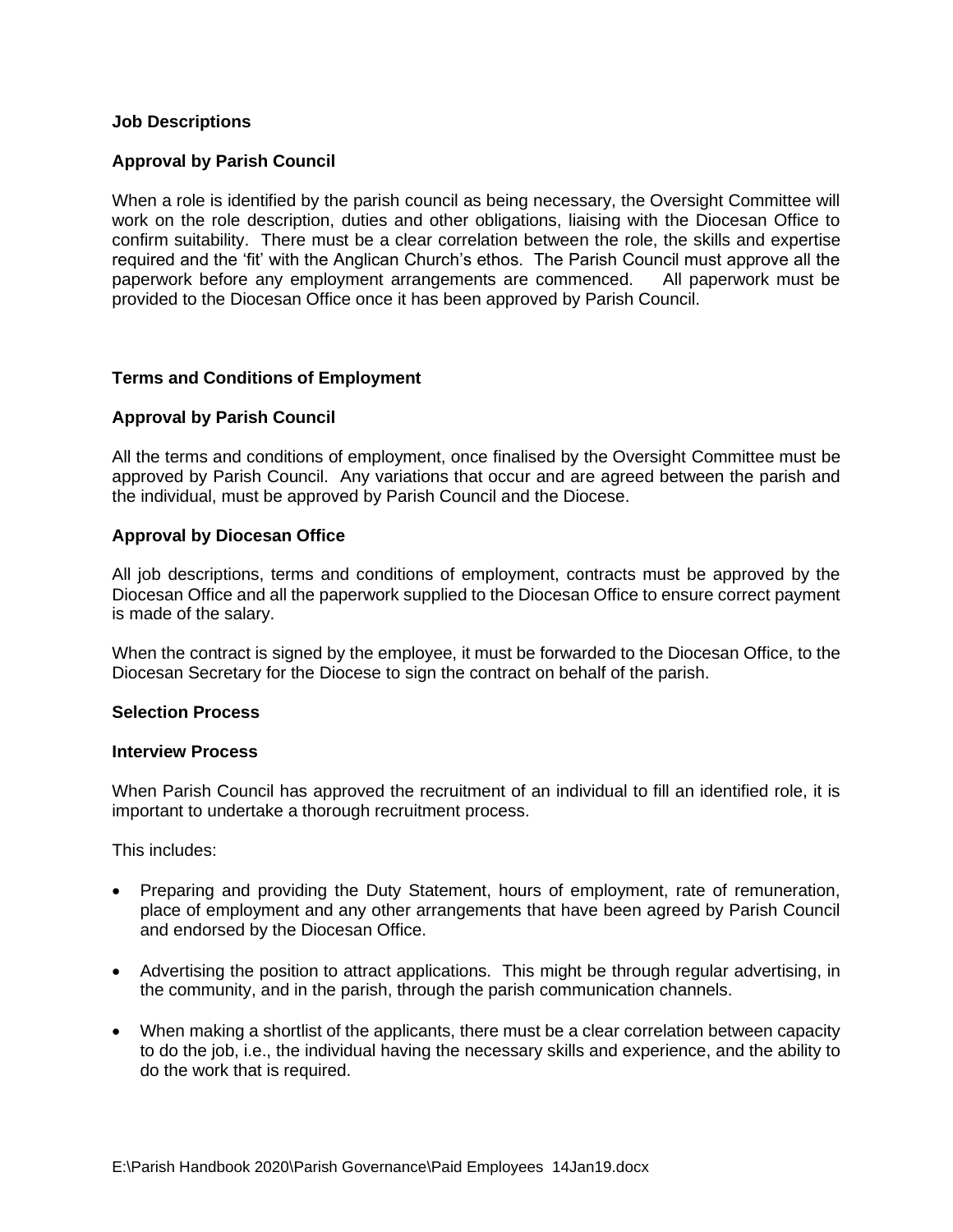- An interview process must be followed with at least two people interviewing, preferably a male and a female. If uncertain about the process, please ask the Diocesan Office for advice. There are questions that cannot be asked and the process must be objective and the best person selected as the preferred applicant.
- The interview process should preferably include at least two rounds, an initial conversation and a second conversation including the priest.

## **Reference Checks**

Once a preferred applicant has been selected, reference checks must be carried out with agreed questions reasonably similar for all the applicants being interviewed, and it is not sufficient to place weight on personal knowledge of the applicant where this occurs. Bias and personal preference must be named if this is the situation in a local community, and a well-known parishioner applies and the parish council must be aware of the potential conflict and bias.

## **Safe Church Process**

The Safe Church obligations, require the parish and the Diocese to make sure the appointment of individuals into paid employment is done with transparency and accountability and as part of a team process, so no single person can carry undue influence and the best person for the job is appointed to the role to the best of our ability and if the person is known, all the unintended consequences are considered.

The Reference Checks should include making sure there is an appropriate Police Clearance, include a Driving Licence check (if driving is involved in the role), and most importantly, the individual must be aware of the Anglican Church's vision, mission, values and ethos; and consequently, if there is no 'fit' with the culture, irrespective of an individual's capacity, skills and expertise, the appointment should not be made.

It is critical if there is consideration of turning a voluntary church worker role into a paid church worker role, that the role description is reviewed and updated. It is important individuals are not simply moved across into a paid role because they've been in the church a long time. Remuneration arrangements cannot be personalised without putting the parish and Diocese at risk of breaching industrial relations obligations.

The Oversight Committee is responsible for ensuring recruitment processes are appropriate, safe and have integrity, transparency and accountability throughout the process.

## **Review of Employment**

All roles and performance should be reviewed on an annual basis, to confirm the Duty Statement and Job Description are up to date, fit for the purpose, and the salary is appropriate. In addition, the performance of the individual should be monitored on an ongoing basis to make sure training and support is provided appropriately and if there are concerns, these are addressed promptly.

The Oversight Committee will be responsible for ensuring this is happening.